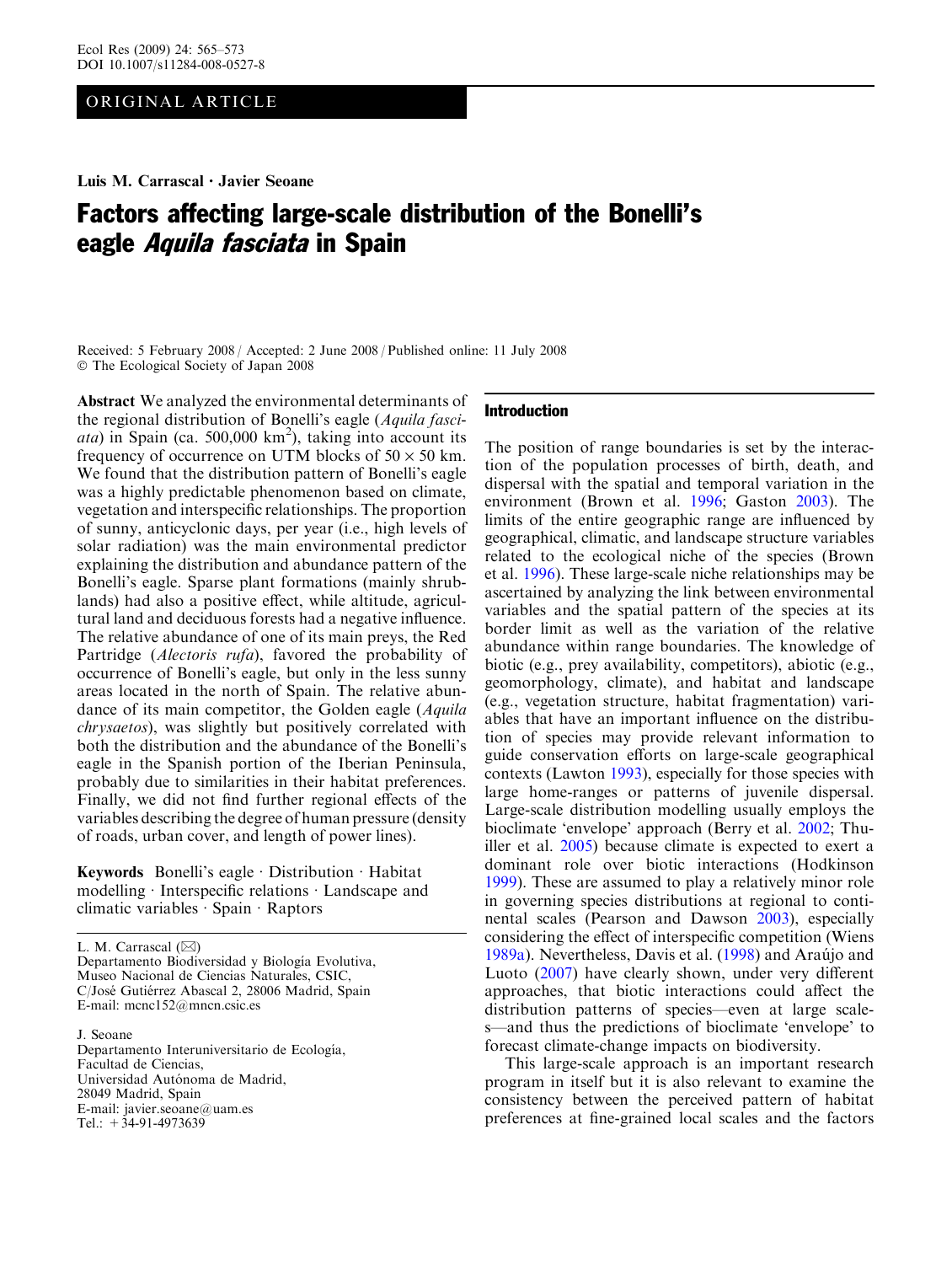determining distribution patterns at broader regional scales (Wiens [1989b](#page-8-0); Grand and Cushman [2003\)](#page-8-0), since species-specific ecological preferences depend upon the studied spatial scales (Bevers and Flather [1999;](#page-7-0) Lee et al. [2002](#page-8-0); Fischer et al. [2004](#page-7-0)). This is a pertinent issue for endangered species when global recommendations within the distribution range are to be given because large-scale policies and regional conservation programmes may conflict with local prescriptions (e.g., Seoane et al. [2006\)](#page-8-0). Thus, local and regional studies of species distributions should examine the similarity of both the observed patterns and the proposed mechanisms at the several arbitrarily defined scales of analysis (Rahbek and Graves [2001](#page-8-0)).

Bonelli's eagle (Aquila fasciata) is a sedentary and dispersive species in the western Palearctic that is mainly restricted to the Mediterranean region (Hagemaijer and Blair [1997\)](#page-8-0). In the last two decades, Bonelli's eagle suffered one of the most severe population declines in Spain ( $>20\%$  over two generations), which is the main stronghold of the western Palearctic population comprising roughly 70% of the European population (Real and Mañosa [1997](#page-8-0); Ontiveros et al. [2004\)](#page-8-0). The most important causes of this severe decline are direct persecution and collision or electrocution with electric power lines (Real et al. [2001;](#page-8-0) Carrete et al. [2002](#page-7-0)). Adults are present throughout the year in the vicinity of their breeding areas while juvenile and immatures can make large dispersal movements (Real and Mañosa [2001](#page-8-0); Cadahía et al. [2005,](#page-7-0) [2007\)](#page-7-0). Several studies have been done at local scales to investigate the species habitat and climate preferences, the effect of food availability as well as the mortality and reproductive success (Sánchez-Za-pata et al. [1996](#page-8-0); Real and Mañosa [1997](#page-8-0); Rico Alcázar et al. [2001;](#page-8-0) Carrete et al. [2002;](#page-7-0) Balbontín [2005;](#page-7-0) Cadahía et al. [2005;](#page-7-0) Gil-Sánchez et al. [2000\)](#page-7-0). Muñoz et al. [\(2005\)](#page-8-0) analyzed the overall distribution-abundance of the species in peninsular Spain using some climatic, spatial, and human variables, which allowed the identification of favorable and unfavorable areas for this species in Spain. They obtained an explanatory model based on slope of the terrain, July temperature, and precipitation. They acknowledged that projects for the conservation of this species have focused mainly on the northern limit of its range, where favorability is low and the sharpest population declines have been recorded.

The aim of this paper is to analyze the distribution of Bonelli's eagle, considering both its occurrence (presence/absence) and abundance (as estimated by the frequency of appearance in  $10 \times 10$  km UTM squares) throughout Spain, including other variables previously not considered in the analysis of the overall distributionabundance of the species (e.g., landscape structure, solar radiation, density of high-power electric lines, occurrence of competitor and prey species). Specific objectives are:

1. To quantify the competing roles of biotic, abiotic and landscape variables determining the regional distribution of the species

2. To examine the degree of consistency among the species' patterns of distribution and abundance at large (peninsular) versus local spatial scales.

# Materials and methods

## Study area

The Spanish portion of the Iberian Peninsula spans between  $43.57^{\circ}$ -36.34°N latitude and  $8.7^{\circ}$ W-2.7°E longitude. It includes a variety of climates, relief, and vegetation types despite its relatively small area (ca.  $493,519$  km<sup>2</sup>). Our study area includes salient features of altitude (maximum altitude of 3,461 m), total annual precipitation (332–2,523 mm), mean annual temperature  $(5.7-17.9\textdegree C)$ , and annual solar radiation  $(39.5-66\%).$ Vegetation types include deciduous forest, coniferous forest, evergreen woodland and maquis, tall shrubland, dwarf shrubland, perennial grassland, and annual grassland. Within local regions, the relative extent of different vegetation types depends not only on the abiotic environment, but also on human impacts, particularly land use. Environmental characteristics of the study area can be consulted in [http://www.vertebradosibericos.org/](http://www.vertebradosibericos.org/aves/atlas/mapasamb.html) [aves/atlas/mapasamb.html,](http://www.vertebradosibericos.org/aves/atlas/mapasamb.html) under the heading Distribution maps of environmental variables in Spain (Iberian Peninsula).

#### Data on species distribution

Data on Bonelli's eagle distribution was obtained from the Spanish Atlas of Breeding Birds (Martí and Del Moral [2003\)](#page-8-0). This atlas describes the presence–absence pattern of birds across the Spanish portion of the Iberian Peninsula in a  $10 \times 10$  km UTM grid. Using a lower resolution  $50 \times 50$  km UTM grid, we noted the presence of the species and counted the number of  $10 \times 10$  km UTM squares where Bonelli's eagle was present in each  $50 \times 50$  km cell. Although the latter defines a coarsergrained scale than the  $10 \times 10$  km grid, it provides a higher certainty about the species occurrence in each geographic cell (note that absences are more likely to be real absences—as opposed to absences due to deficient field work—at the  $50 \times 50$  km spatial resolution). This larger geographic scale overcomes the issues related to heterogeneity in field work, as it was not possible to invest the same amount of time in each UTM  $10 \times 10$  km square across Spain due to logistic problems or lack of enough ornithologists in some areas. The amount of time invested in avian inventory within each selected UTM 50  $\times$  50 km cell was, at least, 250 h (Del Moral, pers. comm.). On the other hand, the number of occupied  $10 \times$ 10 km UTM squares within blocks of  $50 \times 50$  km provides an indirect estimation of Bonelli's eagle abundance, as the frequency of occurrence and abundance are positively related (Gaston et al. [2000\)](#page-7-0). Thus, the density of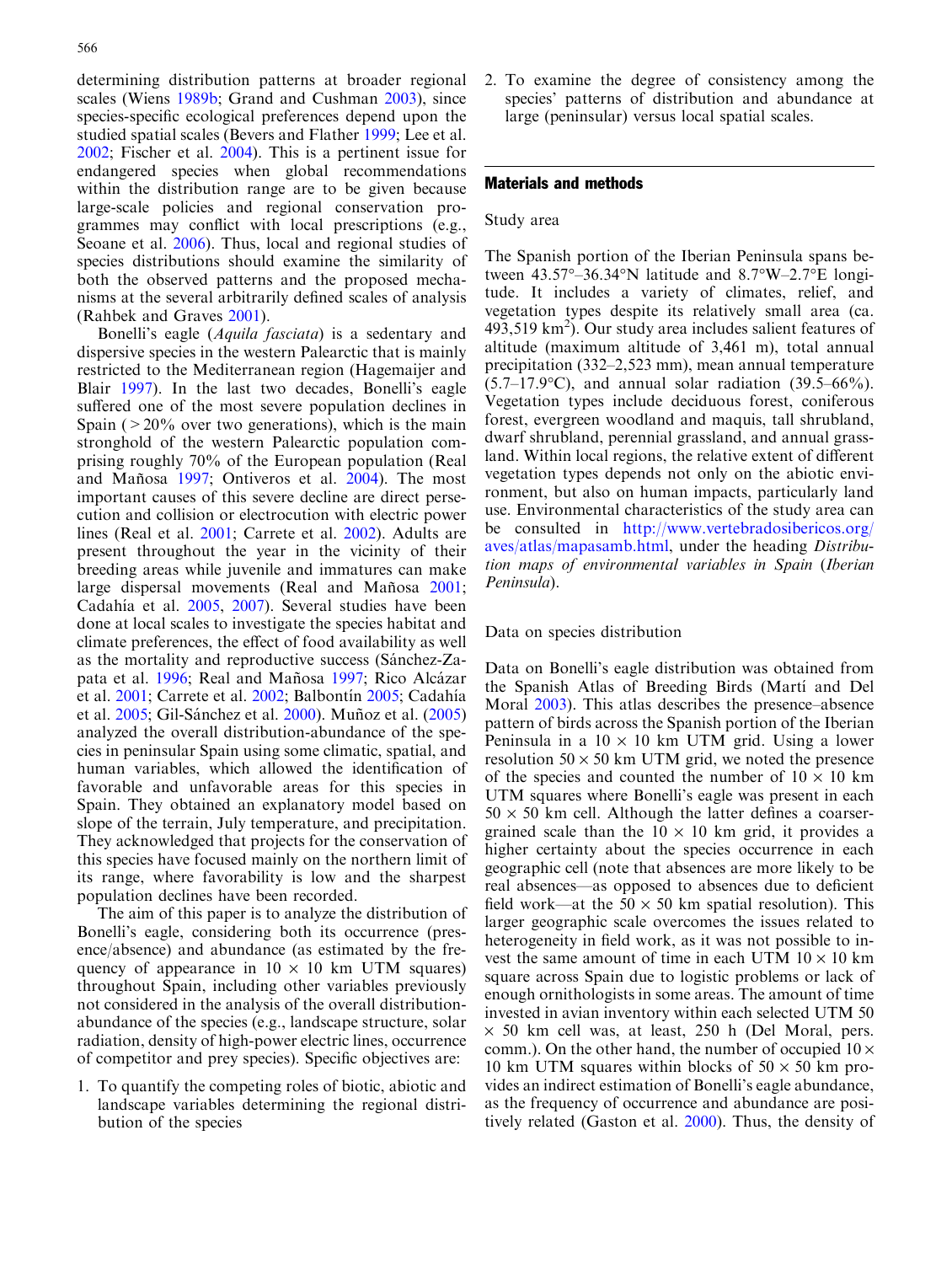breeding pairs (pairs/100 km<sup>2</sup>) and the average frequency of occurrence of Bonelli's eagle in  $10 \times 10$  km UTM squares, within blocks of  $50 \times 50$  km, are positively and significantly correlated at the level of administrative provinces where the species is present in Spain (frequency of occurrence P was transformed according to  $-\ln[1 - P]$ to directly relate to a measure of abundance; Tellería [1986](#page-8-0)):  $r = 0.966$ ,  $P \leq 0.001$ ,  $n = 33$  provinces where the species was present in the period 2000–2005, ranging between 2,963 and 21,766  $km<sup>2</sup>$  (data on Bonelli's eagle density and number of occupied  $10 \times 10$  km squares obtained from Del Moral [2006\)](#page-7-0). Therefore, the number of occupied  $10 \times 10$  km UTM squares per  $50 \times 50$  km block is a very good surrogate of the species population density over large areas. Moreover, the frequency of occurrence of species within larger blocks including  $10 \times$ 10 km UTM cells is also directly related to the long-term persistence probability in birds (Araújo et al. [2002](#page-7-0)).

Of all  $50 \times 50$  km UTM cells covering the Spanish portion of the Iberian Peninsula, we only selected 199 cells. We discarded those  $50 \times 50$  km cells covered by the sea or Portuguese or French areas not sampled by the Spanish Atlas and for which we could not obtain data in the same time span (1998–2002). Data on the species distribution can be obtained from the web Atlas Virtual de las Aves Terrestres de España ([http://www.](http://www.vertebradosibericos.org/aves/atlas/) [vertebradosibericos.org/aves/atlas/;](http://www.vertebradosibericos.org/aves/atlas/) Carrascal et al. [2005](#page-7-0)).

# Geographical and environmental variables

We considered the following variables, measured on the UTM  $50 \times 50$  km grid cells:

- 1. Mean altitude, maximum altitude and altitudinal range (difference between the minimum and maximum altitudes) of all the  $250 \times 250$  m pixels included within each  $50 \times 50$  km cell. Altitude was obtained from a digital elevation model (Clark Labs, 2000).
- 2. Total annual precipitation, mean annual temperature, and annual proportion of sunny, anticyclonic days (i.e., high levels of solar radiation). Climate variables provided by the Spanish Instituto Nacional de Meteorología.
- 3. Land use categories extracted from the CORINE Land Cover 1985–1990 Database (European Environmental Agency, 1991). The original CORINE land categories were merged into a set of broader categories we assumed more meaningful to Bonelli's eagle distribution, namely urban and industrial, nonirrigated arable crops, irrigated arable crops, vineyards, olive plantations, arboreal agro-pastoral systems, meadow and pastureland, shrublands, forest regrowth and dense tree plantations, broad-leaved forests, coniferous forests, and rock outcrops.
- 4. Roads facilitate human access and have been found to have disturbing effects on raptors (Bautista et al. [2004](#page-7-0)). A road index that incorporated information

on length and width of all paved roads (provided by the Spanish Ministry for the Environment). The index was calculated weighing the length of the road by its width: a weight of three for highways with two wide lanes in each direction, two for national roads with only one lane in each direction and with wide shoulders, and one for local or regional roads with one narrower lane in each direction and with very narrow or no shoulders.

- 5. Length of the stream and river network and area of water bodies including reservoirs (provided by the Spanish Ministry for the Environment).
- 6. Latitude and longitude of the cell central points, to account for large-scale distribution gradients (i.e., spatial autocorrelation at large scales) and biogeographical effects.

These data are accessible at the Atlas Virtual de las Aves Terrestres de España at [http://www.vertebradosibericos.](http://www.vertebradosibericos.org/aves/atlas/blqpdf/blq50.html) [org/aves/atlas/blqpdf/blq50.html.](http://www.vertebradosibericos.org/aves/atlas/blqpdf/blq50.html)

We have also considered the frequency of occurrence, measured as the number of occupied  $10 \times 10$  km UTM squares within blocks of  $50 \times 50$  km, of the four most favored bird prey of Bonelli's eagle (Red-legged Partridge, Alectoris rufa; Jackdaw, Corvus monedula; Wood pigeon, Columba palumbus; Rock-(domestic) pigeon, Columba livia, and the Chough, Pyrrhocorax pyrrhoco-rax; Cramp and Simmons [1980\)](#page-7-0) and a potential competitor (Golden eagle, Aquila chrysaetos). These data were obtained from the Spanish Atlas of Breeding Birds (Martí and Del Moral  $2003$ ) and can also be accessed at Atlas Virtual de las Aves Terrestres de España (Carrascal et al. [2005;](#page-7-0) [http://www.vertebradosibericos.org/aves/](http://www.vertebradosibericos.org/aves/atlas/listaspp.html) [atlas/listaspp.html\)](http://www.vertebradosibericos.org/aves/atlas/listaspp.html).

#### Data analyses

The distribution pattern of the Bonelli's eagle in the Spanish portion of the Iberian Peninsula has been hierarchically analyzed using two approaches: (1) analysis of the probability of occurrence using classification trees, and (2) analysis of the number of  $10 \times 10$  km UTM squares occupied within blocks of  $50 \times 50$  km where the species was present using partial least squares (PLS) regression analysis (latent regression).

First, we built classification trees with species occurrence within the  $50 \times 50$  km blocks as the response variable (absence = 0; presence = [1](#page-3-0), see Fig. 1) and the 31 geographical, climatic, land use and species descriptors as explanatory variables. Classification tree models are a robust method for variable selection based upon a binary recursive partitioning. This non-parametric technique can select from among a large number of explanatory variables, where the response variable undergoes successive univariate splits, according to threshold values of the explanatory variables that maximize the differences between the two resulting groups of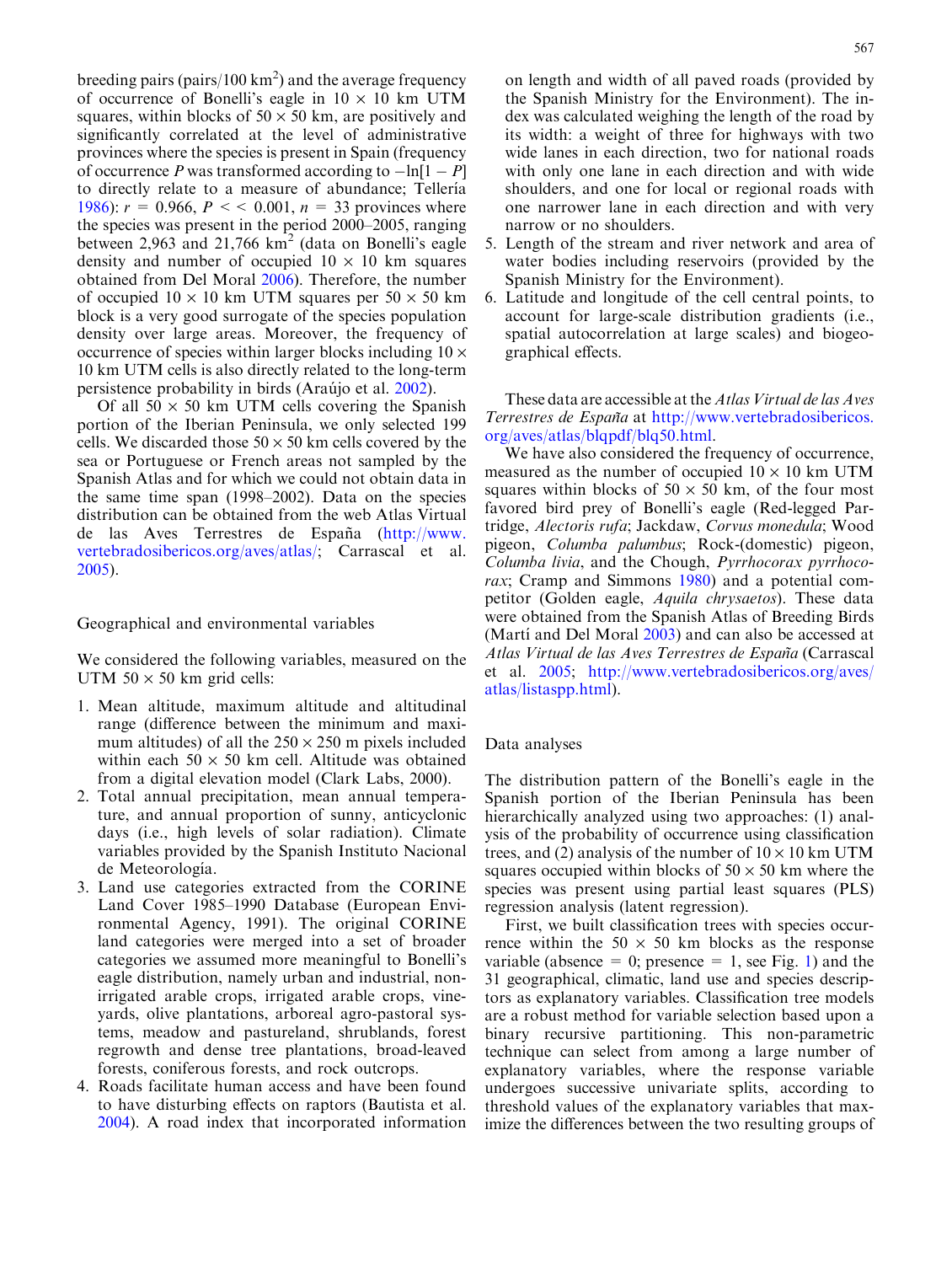<span id="page-3-0"></span>

Fig. 1 Distribution map of Bonelli's eagle for the grid of  $50 \times 50$ km UTM squares of the study area, according to the Spanish Atlas of Breeding Birds (Martí and Del Moral [2003](#page-8-0)). Frequency of occurrence, measured as the number of  $10 \times 10$  km UTM squares within each  $50 \times 50$  km cell where the species were recorded, is categorized in five percentage classes and depicted in a yellow– brown scale. The background is a digital terrain model for the Iberian Peninsula (in shades of grey)

samples. Classification tree analyses allow for the interpretation of datasets where there are complex nonlinear relationships between response and predictor variables, and/or high-order interactions among predictor variables (Breiman et al. [1984;](#page-7-0) Venables and Ripley [1999;](#page-8-0) De'Ath and Fabricius [2000\)](#page-7-0). We used the following rules to moderate tree growth: (1) groups had to include at least more than ten cases (i.e., UTM cells); (2) splits have to attain significant reductions in residual deviance (a measure of group heterogeneity) according to a  $\chi^2$  test; and (3) we applied the 1-SE rule whereby the best tree is taken from a cross-validation procedure as the smallest tree such that its estimated error rate is within one standard error of the minimum. The predictive power of the obtained classification tree was evaluated by means of a tenfold cross-validation procedure using 25 random sampling iterations. We also obtained the receiver operating characteristic (ROC) curve as a graphical plot of the sensitivity (the fraction of true positive presences) vs.  $[1 -$  specificity] (with specificity being the true negative rate) for a binary classifier system. The ROC curve depicts the discrimination power of the trees along all possible threshold values that may be used to convert continuous probabilities into a binary presence–absence variable. From the ROC diagram we calculated the area under the curve (AUC) statistic, an overall measure of the discrimination power of the classification tree, or the ability to distinguish  $50 \times 50$  km UTM blocks with true presences from those with true absences, and its standard error following the formula of Hanley and McNeil [\(1982](#page-8-0)).

Second, we regressed the frequency of occurrence (in log) of Bonelli's eagle in  $10 \times 10$  km UTM squares within blocks of  $50 \times 50$  km where the species was present (see

Fig. 1) against the set of 31 explanatory variables using PLS regression analysis. PLS is an extension of the multiple regression analysis based on a linear conversion from a large number of original descriptors to a small number of orthogonal factors (or latent components), which are designed to maximize the explanation of the response variable. The linear combinations of the explanatory variables are related to the response variable by ordinary least squares regression. These latent components may be viewed as weighted averages of predictors, where each predictor holds the residual information in the explanatory variable  $(Y)$  that is not contained in earlier components, and the quantity the latent component aims to predict is the vector of residuals resulting from regressing Y against earlier components. The interpretation of latent components was derived from the weights and loadings of original variables significant at  $P \leq 0.01$ , and the relative contribution of each variable was calculated by means of the square of predictor weights (Garthwaite [1994\)](#page-7-0). The predictability of the results obtained with PLS regression applied to the whole sample ( $n = 127.50 \times 50$ km blocks where Bonelli's eagle was present) was tested by means of ten validation procedures with a data-splitting strategy by which we built two-component PLS models with two-thirds of the blocks randomly selected from the original sample, and predicted the frequency of occurrence of the species in the remaining one-third of the sample.

Geographical position variables (mean latitude and longitude of each  $50 \times 50$  or  $10 \times 10$  km UTM square) were considered in the analyses to define geographical gradients and to control for spatial non-independence (i.e., autocorrelation), by means of a two-order polynomial of latitude and longitude (Legendre [1993](#page-8-0)). All statistical analyses were carried out using Statistica (StatSoft [2001\)](#page-8-0) and S-Plus (MathSoft [1999](#page-8-0)) software packages.

## **Results**

Probability of occurrence in  $50 \times 50$  km blocks

The classification tree model applied to the presence– absence of Bonelli's eagle in the  $50 \times 50$  km UTM blocks with seven splits is highly significant ( $\chi^2 = 148.7$ , 7 df, P  $\leq$  0.001; it explained 57.1% of the observed deviance and classified correctly 87.9% of the UTM blocks (Fig. [2\)](#page-4-0). AUC of this model was 0.916 (SE =  $0.019$ ), denoting a highly discriminatory power. Likewise, the cross-validation procedure indicated a good predictive power (average of correctly classified observations = 75.6%,  $SD = 3.2\%$ , when using the prevalence of the species in the sample, 0.638, as the threshold to convert the continuous predicted probabilities into binary presence/absence).

The proportion of sunny, anticyclonic days, per year (i.e., high levels of solar radiation) is the main environmental predictor explaining the distribution pattern of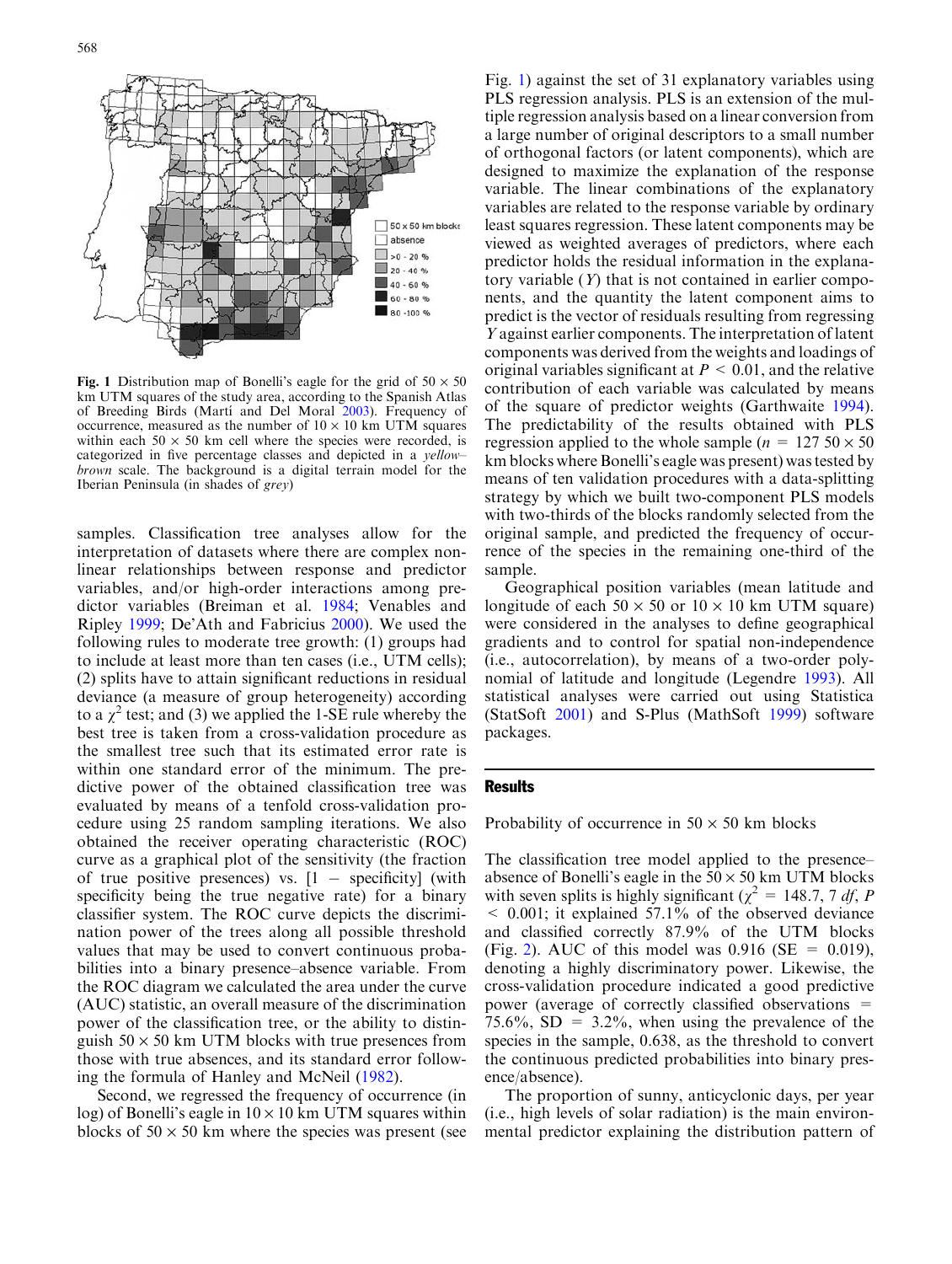<span id="page-4-0"></span>

Fig. 2 Classification tree model for the occurrence of Bonelli's eagle in the study area. Values at the tips of branches are probabilities of occurrence of Bonelli's eagle in  $50 \times 50$  km UTM squares. The splitting variables and threshold values selected refer to left branches of the tree, so that right branches met opposite conditions. PIGEON OCC.: Occurrence of rock dove

the Bonelli's eagle. Thus, the probability of occurrence of the species is very high (0.85) in blocks with more than 57% of cloudless days per year (vs. a probability of 0.35 in areas with annual solar radiation lower than 57%). In those sunnier blocks, the species prefers mountainous areas with an altitudinal range higher than 439 m and the presence of deep valleys below 581 m a.s.l. Under these conditions, the tree model predicts the maximum probability of occurrence  $(0.97)$ .

In the less sunny areas (i.e., with percentage of sunny days  $\leq 57\%$ ), Bonelli's eagle shows a high preference for those UTM blocks of  $50 \times 50$  km with a regular presence of the Red-legged partridge (more than 14.7 UTM squares of  $10 \times 10$  km occupied within  $50 \times 50$  km blocks). The cover of non-irrigated arable crops negatively affects the species distribution (threshold of 29%). The Golden eagle, far from having a negative influence on Bonelli's eagle distribution range, seems to be associated with it; the probability of occurrence of the Bonelli's eagle in  $50 \times 50$  UTM blocks is greater when the Golden eagle occupies more than 12.4 UTM squares of  $10 \times 10$  km per  $50 \times 50$  km blocks (that is, half of the total squares within a block). Thus, both raptor species show a similar pattern of large-scale environmental preferences in Spain under low levels of sun radiation, high frequency of occurrence of the Red-legged partridge, and low cover of extensive, non-irrigated, croplands. With these environmental conditions, and when the occurrence of the Golden eagle is low, Bonelli's eagle has a higher probability of occurrence when the Rock Pigeon is widely distributed (at least, occupying more than 18.4 UTM squares of  $10 \times 10$  km within  $50 \times 50$  km blocks).

The less adequate areas for the species are those regions with a low proportion of sunny, anticyclonic days, per year (less than 57%) and a frequency of occurrence of its favorite prey (the Red-legged partridge) lower than 15 UTM squares of  $10 \times 10$  km within  $50 \times 50$  km blocks.

Table 1 Results of the partial least squares (PLS) regression analysis for the spatial variation in the frequency of occurrence of Bonelli's eagle within the area of distribution in Spain as a surrogate of the species' density (i.e., occupied UTM  $10 \times 10$  km squares within blocks of  $50 \times 50$  km where the species is present; see Fig. [1](#page-3-0))

|                                                            | Comp 1     | Comp 2  |
|------------------------------------------------------------|------------|---------|
| Geographical effects and spatial autocorrelation (weights) |            |         |
| Longitude                                                  | 0.08       | 0.06    |
| Latitude                                                   | $-0.42$    | $-0.09$ |
| Longitude <sup>2</sup>                                     | $-0.07$    | $-0.04$ |
| Latitude <sup>2</sup>                                      | $-0.42$    | $-0.09$ |
| Longitude $\times$ latitude                                | 0.11       | 0.08    |
| Geomorphological variables (weights)                       |            |         |
| Minimum altitude                                           | $-0.31$    | $-0.06$ |
| Average altitude                                           | $-0.18$    | 0.04    |
| Altitudinal range                                          | 0.14       | 0.14    |
| Cover of limestone                                         | 0.21       | 0.24    |
| Climatic variables (weights)                               |            |         |
| Annual precipitation                                       | $-0.03$    | 0.17    |
| Mean annual temperature                                    | 0.12       | $-0.10$ |
| Annual proportion (%) of sunny days                        | 0.31       | $-0.07$ |
| Landscape variables (weights)                              |            |         |
| Cover of non-irrigated crops                               | $-0.29$    | $-0.35$ |
| Cover of irrigated crops                                   | $-0.04$    | $-0.36$ |
| Cover of vineyards                                         | $-0.07$    | $-0.22$ |
| Cover of olive plantations                                 | 0.12       | $-0.03$ |
| Cover of mosaic agriculture lands                          | 0.09       | $-0.04$ |
| Cover of herbaceous habitats                               | 0.13       | 0.04    |
| Cover of shrublands                                        | 0.15       | 0.36    |
| Cover of young forests                                     | $-0.05$    | 0.10    |
| Cover of deciduous forests                                 | $-0.24$    | $-0.03$ |
| Cover of coniferous forests                                | 0.15       | 0.25    |
| Cover of bare rock                                         | $-0.03$    | 0.06    |
| Length of rivers                                           | $-0.13$    | 0.01    |
| Human impact variables (weights)                           |            |         |
| Cover of reservoirs                                        | 0.14       | 0.27    |
| Cover of urban areas                                       | $-0.03$    | $-0.15$ |
| Length of highways and motor roads                         | $-0.08$    | $-0.19$ |
| Length of high-power electric lines                        | $-0.09$    | $-0.03$ |
| Competitor and prey occurrence (weights)                   |            |         |
| Occurrence of the red-legged partridge                     | $-0.06$    | $-0.03$ |
| Occurrence of the rock pigeon                              | 0.00       | 0.00    |
| Occurrence of wood pigeon                                  | $-0.13$    | 0.29    |
| Occurrence of the chough                                   | $^{-0.08}$ | 0.12    |
| Occurrence of the jackdaw                                  | 0.00       | 0.09    |
| Occurrence of the golden eagle                             | 0.06       | 0.31    |
| $R^2$ by the whole factor (in %)                           | 46.6       | 6.6     |
| Contributions by categories of variables ( $R^2$ in %)     |            |         |
| Geographical effects                                       | 17.5       | 0.2     |
| Geomorphological variables                                 | 9.0        | 0.5     |
| Climatic variables                                         | 5.2        | 0.3     |
| Landscape variables                                        | 11.8       | 3.4     |
| Human impact variables                                     | 1.8        | 1.5     |
| Competitor and prey occurrence                             | 1.3        | 0.7     |
|                                                            |            |         |

The figures shown are the weights of each predictor variable defining the latent components that significantly ( $P < 0.05$ ) explained the response variables (frequency of occurrence of Bonelli's eagle). Variables accounting for more than 5% of the information of each component are in bold type

Number of occupied  $10 \times 10$  km UTM squares within  $50 \times 50$  km blocks

Two highly significant components accounted for 53.3% of spatial variation in the frequency of occurrence of the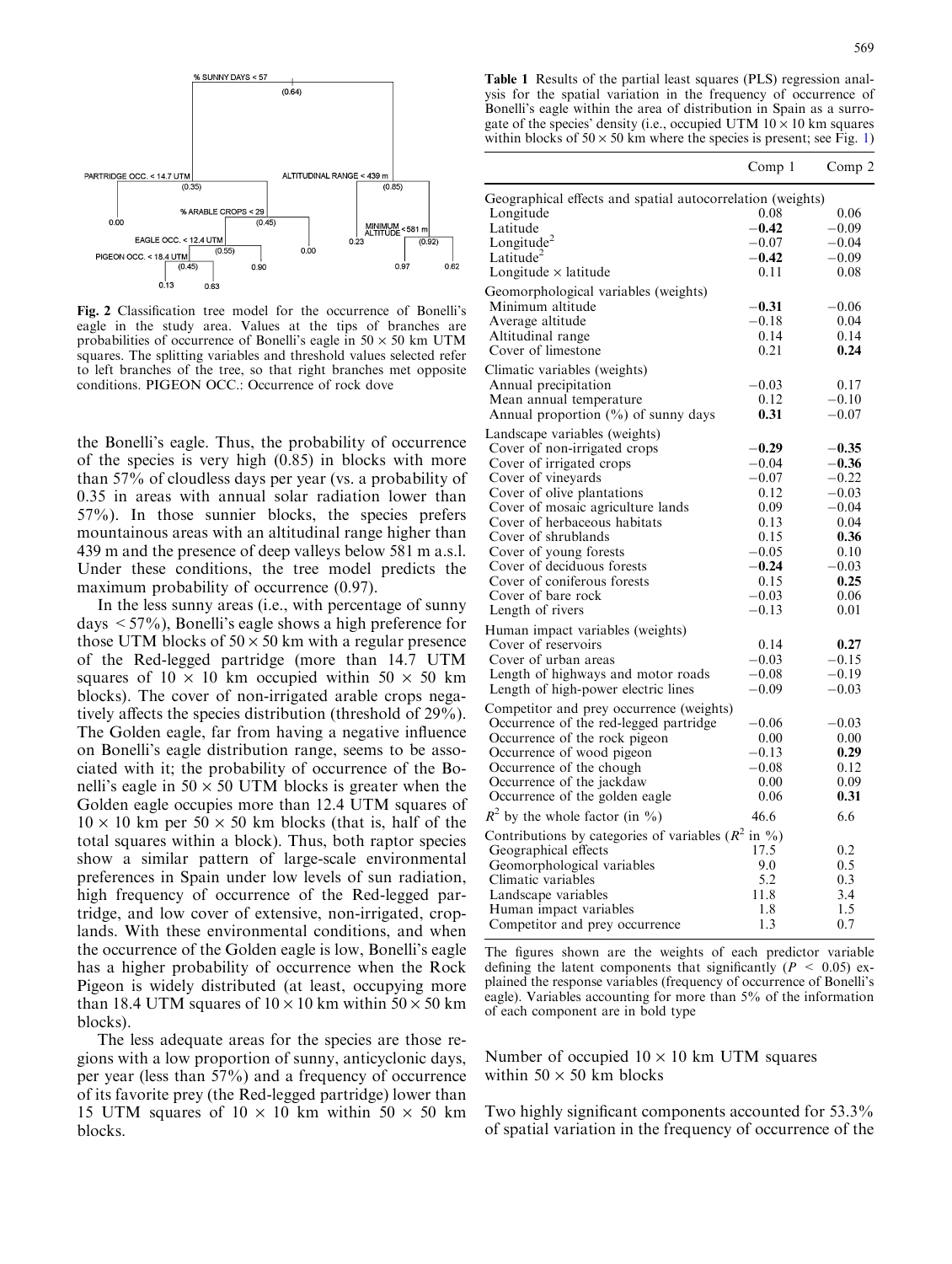species (Table [1](#page-4-0)). The first PLS component (46.6% of the original variance,  $P \leq 0.001$ ) associates Bonelli's eagle occurrence to those areas with high levels of sun radiation, located at low altitudes in regions with a scarce cover of non-irrigated arable crops and broadleaved forests, decreasing its frequency of occurrence from the south to the north of the Iberian Peninsula (with a maximum at mid-southern latitudes; see the negative quadratic effect of latitude). The second component is responsible for a lower amount of explained variance in Bonelli's eagle frequency of occurrence  $(6.6\%, P = 0.00005)$ , linking the species' distribution pattern positively to the frequency of occurrence of the Golden eagle and the Wood pigeon in calcareous areas with a low cover of arable crops, and a high cover of shrublands, coniferous forests, and reservoirs. Overall, frequency of occurrence is mostly explained by a southnorth geographic trend, land use/land cover variables (lower in agricultural areas and higher in shrubs) and the combined effect of topography and climate (maximum at rugged mountains in warm areas). Globally, geographical position accounts for 17.7% of the original variance observed in Bonelli's eagle frequency of occurrence, landscape structure 15.2%, geomorphological variables 9.5% and climate 5.5% (obtained by summing the contributions of the two PLS components). Human impact measurements and the occurrence of prey and competitor avian species play a minor role accounting for the species density.

The PLS is well calibrated, as the intercept and slope parameters for the linear regression of observed on predicted values do not differ significantly from 0 to 1 (Observed =  $a + b$  Predicted; averages [ranges] of ten validation procedures:  $a = 0.22$  [-0.43 to 0.86],  $b =$ 0.88 [0.618–1.218],  $R^2 = 38.52\%$  [26.0–63.89%]).

## **Discussion**

Predictability of large-scale distribution of Bonelli's eagle

The distribution pattern of Bonelli's eagle is a highly predictable phenomenon considering a few number of variables: more than one-half of the variability observed in the species occurrence and frequency occupancy within  $50 \times 50$  km UTM blocks was explained by climatic and land-cover predictors and the occurrence of other species (both prey and potential competitors). A similar result was also found by Munoz et al.  $(2005)$  using a different subset of variables, which were biased to climatic parameters, and did not consider landscape structure or the occurrence of prey and competitor species. Nevertheless, there is a need to ascertain whether the observed large-scale patterns are related to mechanisms linked with the ecology of the species and if they are scale invariant (Wiens [1989b](#page-8-0)), because both the ecological preference and life-history patterns may depend on the spatial scale at which they are studied (Bevers and

Flather [1999;](#page-7-0) and see Gil-Sánchez et al. [2005](#page-7-0) for a particular example with the Bonelli's eagle). For example, Muñoz et al.  $(2005)$  $(2005)$  found that the suitable areas for this species are mountainous with a Mediterranean climate characterized by hot summers and low precipitation. The effects of slope, annual precipitation, and mean temperature in July may act as surrogate variables of other more direct ecological effects related to habitat use, prey availability, or competitor occurrence.

The use of large geographical scales for analyses may lead to ignorance of the proximal factors that determine habitat selection, and similarly, habitat patterns obtained at small scales may vanish at broader ones (Wiens [1989a;](#page-8-0) Rubio and Carrascal [1994](#page-8-0)). Thus, several studies have analyzed the environmental preferences of Bonelli's eagle in Spain on a local scale, although globally no clear pattern emerges of its occupation of the territories (Ontiveros et al. [2004\)](#page-8-0). This is an important concern when studying endangered or vulnerable species because the apparent geographical preferences derived from statistical models could then simply be artefacts. In the following paragraphs, the biological bases of the statistical patterns found are discussed, considering the consistencies and inconsistencies with previous studies.

Covariation with the distribution patterns of other avian species

It is well known that limits to the distribution of a species may be modified by the interactions with others (such as the availability of prey and plants used as food, or the existence of potential competitors; e.g., Anderson et al.  $2002$ ; Araújo and Luoto  $2007$ ). Thus, the density of the potential prey for Bonelli's eagle has been pointed out as a possible determinant of its distribution-abundance at local scales, although the studies published to date have not contributed conclusive results (Mañosa et al. [1998](#page-8-0); Ontiveros and Pleguezuelos [2000;](#page-8-0) Ontiveros et al. [2005\)](#page-8-0). At a regional scale, the relative abundance of the Red Partridge (measured as frequency of appearance of this species in  $10 \times 10$  km UTM squares within  $50 \times 50$  km blocks) is important in determining the probability of occurrence of Bonelli's eagle over large land surfaces, but only in the less sunny areas located in the North of Spain. In these northern areas (Catalonia, Burgos and the pre-Pyrenean area of Huesca and France), there is evidence that the dearth of main and alternative prey has exerted a negative effect on the reproductive success of this species (Ontiveros et al.  $2004$ ). Muñoz et al.  $(2005)$  did not consider the occurrence of the Red Partridge, but the three variables that were selected by their model (negative influence of precipitation and positive effect of slope of the terrain and July temperature) are very good surrogates of the distribution of the Red Partridge in penin-sular Spain (Carrascal and Lobo [2003\)](#page-7-0).

On the other hand, the relative abundance of its main competitor, the Golden eagle, does not greatly contribute to explain either the distribution or the abundance of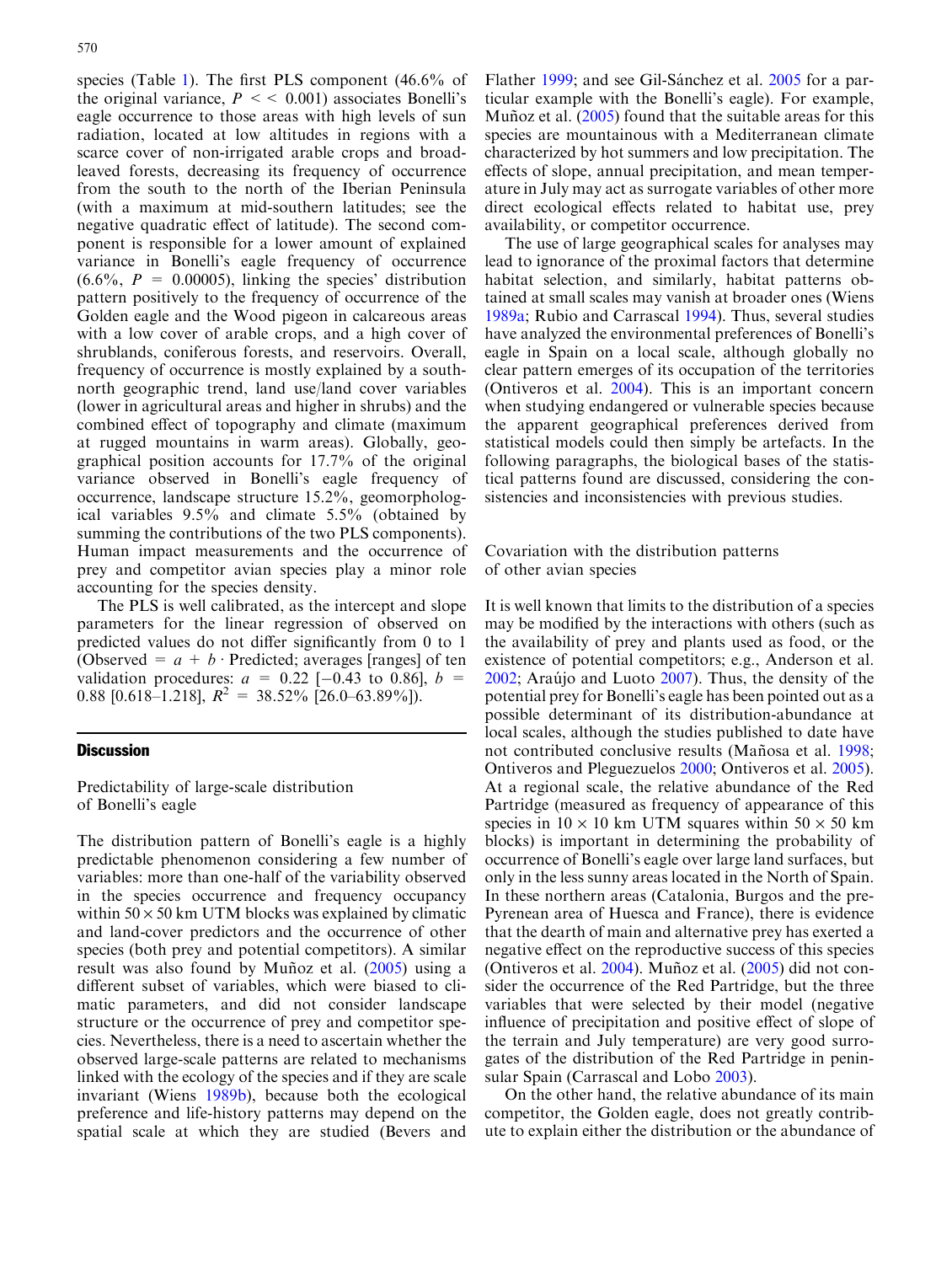the Bonelli's eagle at the regional scale of study (and the few instances where it does play a role, the correlation is small and positive, Table [1](#page-4-0), Fig. [2](#page-4-0)). This absence of a negative interspecific effect has also been obtained at local scales, where the competition pressure with the Golden eagle has only a limited influence on the demography of the Bonelli's eagle (Carrete et al. [2002](#page-7-0),  $2005$  López-López et al.  $2004$ ). Intraguild predation is increasingly reported as a population-limiting factor for vertebrate predators. Long-term coexistence of the intraguild prey with its predator is a common occurrence usually maintained by some form of predator avoidance, which may be achieved through distance-sensitive avoidance (i.e., selection of sites as far as possible from the intraguild predator within the same large UTM of 2,500 km<sup>2</sup>), and/or avoidance of habitats associated with high predation risk (Sergio et al. [2007\)](#page-8-0). Moreover, intraguild predation may alter habitat choices and affect density, productivity and guild structure of vertebrate mesopredators (Bonelli's eagle in this paper) as Sergio et al. ([2007](#page-8-0)) have shown in a guild of owls in the Alps. This pattern of coexistence between raptor species could explain the absence of a negative relationship between the frequency of occurrence of Golden and Bonelli's eagles. At large scales, the distribution of the two species may positively correlate merely because both raptors prefer the same broad habitat characteristics (they nests in cliffs and hunt in open areas).

## Geographic and climatic determinants

The purely geographic component that determines the distribution pattern of the Bonelli's eagle in Spain is small, since no geographical variable was selected in the classification tree for the probability of occurrence, and the geographical component only accounts for one-third of the explained variance in the PLS regression analysis for the species' density. The abundance of the species increases from North to South in the Iberian Peninsula (Table [1\)](#page-4-0). The West to East tendency described by Ontiveros et al. [\(2004](#page-8-0)) was not observable. Muñoz et al. ([2005\)](#page-8-0) did not find any geographical influence in the distribution of Bonelli's eagle in peninsular Spain.

The topographic features make a significant contribution in accounting for the distribution and density of the species. Thus, the eagle requires mountainous areas, even if they are in the altitudinal range of 400–500 m (i.e., small hills); in other words, they avoid vast plains and valleys. Similarly, the slope has been found to explain a great part of Bonelli's eagle distribution, both at large and small scales (Sánchez-Zapata et al. [1996;](#page-8-0) On-tiveros [1999;](#page-8-0) Muñoz et al.  $2005$ ). In brief, the study species favors rugged terrains, where suitable cliffs for nesting are more common (only a small fraction of birds nest on trees, Ontiveros et al. [2004](#page-8-0)). Its greater abundance in limestone mountains is likely due to a higher availability of steep cliffs and ledges in these areas than in others where igneous rocks predominate. Nests in

higher cliffs with steeper slopes have been shown to have a higher reproductive success (Ontiveros [1999](#page-8-0)).

The altitude has also an effect on both the pattern of distribution and abundance at the peninsular scale. The relationship is negative, so that the Bonelli's eagle is infrequent or scarce in areas above roughly 600 m a.s.l. (see Table [1](#page-4-0) and Fig. [2\)](#page-4-0). The basis of this association must lie in the negative correlation between altitude and annual mean temperature ( $r = -0.84$ ,  $P < 0.001$ , in 199  $50 \times 50$  km UTM blocks). The limiting effect of ambient temperature on the distribution, abundance and reproductive success of the eagle has been described by other authors at different scales, being more marked in the northern part of Spain with a colder climate (Ontiveros and Pleguezuelos [2003;](#page-8-0) Muñoz et al. [2005](#page-8-0); López-López et al. [2006\)](#page-8-0).

In a similar vein, the solar exposure positively affects the frequency of the appearance of the eagle, which is in agreement with the strictly Mediterranean nature of the species in the Western Palearctic. This relationship must be caused by the advantages provided to thermoregulation and flight at the nesting site. Thus, the nests are preferably located on the south-east orientations of the rocky cliffs (Ontiveros [1999;](#page-8-0) Carrete et al. [2002;](#page-7-0) Ontiv-eros and Pleguezuelos [2003;](#page-8-0) Gil-Sánchez et al. [2004](#page-7-0); Balbontin  $2005$ , possibly in order to maximize the radiant energy obtained, and reduce the expenditure of thermoregulation in the coldest period of the day during the reproductive period (see Carrascal et al. [2001](#page-7-0); Car-rascal and Díaz [2006](#page-7-0) for a general discussion of this issue). Such southern orientations have likewise been claimed to help flight by facilitating thermal and slope soaring (Ontiveros [1999](#page-8-0)).

Landscape structure and human pressure

Land cover has an important role explaining the abundance and, to a lesser extent, the distribution of Bonelli's eagle in Spain. Sparse plant formations (mainly shrublands) have a positive effect on the frequency of the species' occurrence. This preference is consistent with the patterns found at local scales (Balbontin  $2005$ ; Ló-pez-López et al. [2006\)](#page-8-0), and it is explained by the greater accessibility of the main prey to Bonelli's eagle in open areas (Rabbit and Red Partridge, this latter being a highly terrestrial bird), since this feature is more important than its mere abundance (Ontiveros and Pleguezuelos [2000](#page-8-0); Ontiveros et al. [2005](#page-8-0)). On the other hand, agricultural land and deciduous forests have a negative influence on the distribution of the species, which is consistent with the results obtained at a local scale by Carrete et al. ([2002](#page-7-0)), who found that abandoned territories had larger areas of forest and extensive agriculture.

Lastly, the lack of an effect of the variables describing the degree of human pressure (other than agricultural use) on Bonelli's eagle distribution pattern at a regional scale is remarkable (see also Muñoz et al. [2005](#page-8-0), and Li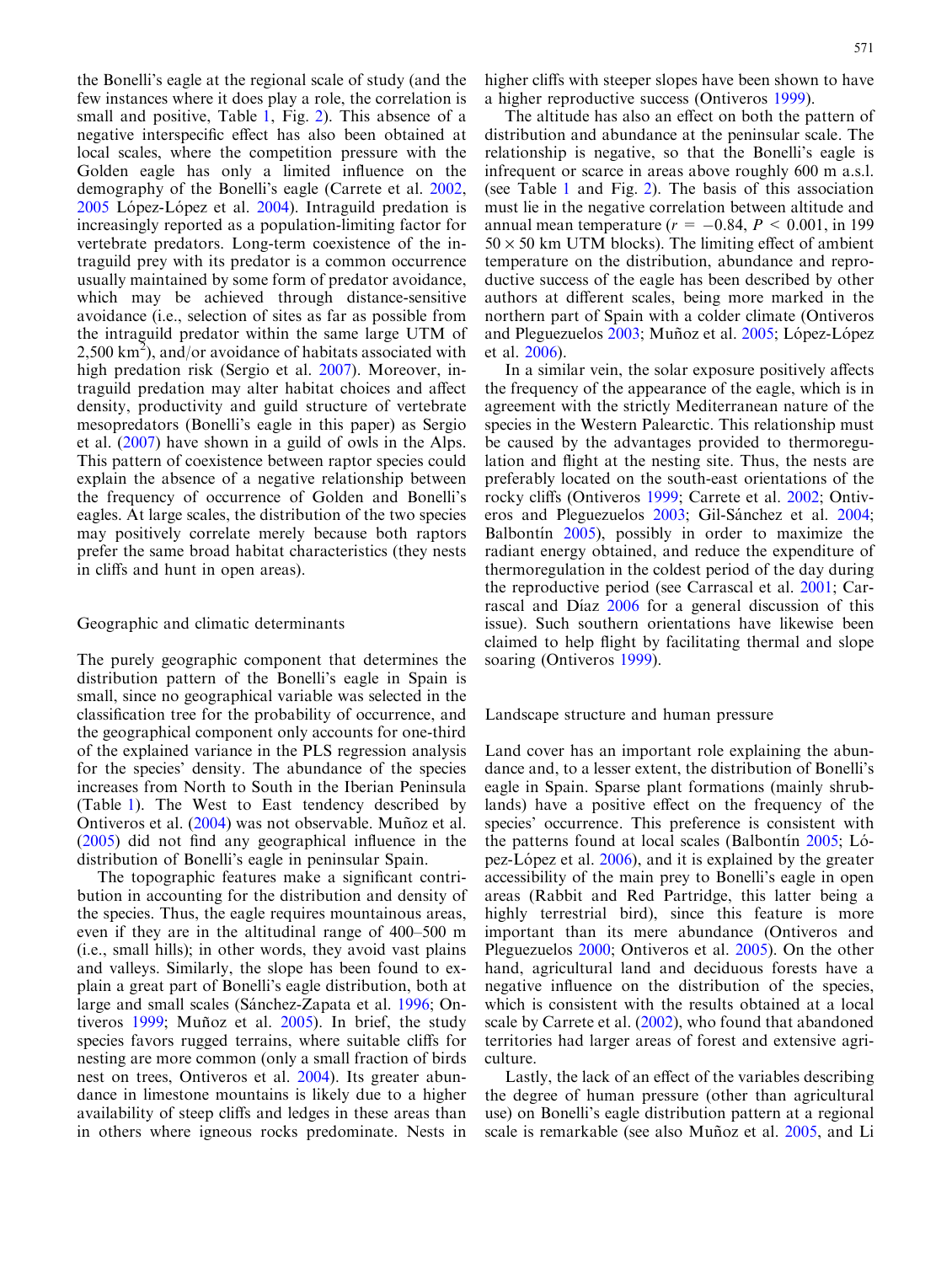<span id="page-7-0"></span>et al. [2002](#page-8-0) for an example of tolerance to high levels of human disturbance in the endangered crested ibis, Nipponia nippon). This result is surprising because the electrocution in power lines is claimed to be the main cause of human-induced mortality, with a high incidence on dispersing juveniles (Mañosa and Real [2001;](#page-8-0) Real et al. [2001](#page-8-0); Real and Mañosa [2001\)](#page-8-0). Nevertheless, the younger reproductive individuals (less than 4 years of age) nest closer to roads and urban areas than adults (Penteriani et al. [2003\)](#page-8-0) and several authors have described that the Bonelli's eagle occupies areas of high human density in man-made environments (Gil-Sánchez et al.  $1994$ ,  $1996$ ; López-López et al.  $2004$ ), which suggest that the species is somewhat tolerant of man. Therefore, these contrasting effects at local scales may compensate, and may not provide a clear signal at larger regional scales.

To summarize, the distribution and density of the Bonelli's eagle in Spain is explained by topography and climate, while the landscape structure and the availability of prey (mainly the Red Partridge) play a relevant, albeit secondary, role. These large-scale patterns are almost coincident with those found at local scales, which reveals that local processes often (but not always) translate into larger scale patterns of distribution. Therefore, this larger view may help, at least in the study species, to uncover the former local-scale processes.

Acknowledgments This paper was funded by projects CGL2005- 02642/BOS of the Spanish Ministry of Educación y Ciencia. Claire Jasinski improved the English of the manuscript, and Juan Carlos del Moral made interesting comments on a first draft of the paper.

#### References

- Anderson RP, Peterson AT, Gómez-Laverde M (2002) Using niche-based GIS modeling to test geographic predictions of competitive exclusion and competitive release in South American pocket mice. Oikos 98:3–16
- Araújo MB, Luoto M (2007) The importance of biotic interactions for modelling species distributions under climate change. Glob Ecol Biogeogr 16:743–753
- Arau´jo MB, Williams PH, Fuller RJ (2002) Dynamics of extinction and the selection of nature reserves. Philos Trans R Soc Lond Ser B 269:1971–1980
- Balbontin J (2005) Identifying suitable habitat for dispersal in Bonelli's eagle: an important issue in halting its decline in Europe. Biol Conserv 126:74–83
- Bautista LM, García JT, Calmaestra RG, Palacín C, Martín CA, Morales MB, Bonal R, Viñuela J (2004) Effect of weekend road traffic on the use of space by raptors. Conserv Biol 18:726–732
- Berry PM, Dawson TP, Harrison PA, Pearson RG (2002) Modelling potential impacts of climate change on the bioclimatic envelope of species in Britain and Ireland. Glob Ecol Biogeogr 11:453–462
- Bevers M, Flather CH (1999) The distribution and abundance of populations limited at multiple spatial scales. J Anim Ecol 68:976–987
- Breiman L, Friedman JH, Olshen RA, Stone CJ (1984) Classification and regression trees. Chapman & Hall, New York
- Brown JH, Stevens GC, Kaufman DM (1996) The geographic range: size, shape, boundaries, and Internal structure. Ann Rev Ecol Syst 27:597–623
- Cadahía L, Urios V, Negro JJ (2005) Survival and movements of satellite-tracked Bonelli's Eagles Hieraaetus fasciatus during their first winter. Ibis 147:415–419
- Cadahı´a L, Urios V, Negro JJ (2007) Bonelli's Eagle Hieraaetus fasciatus juvenile dispersal: hourly and daily movements tracked by GPS. Bird Study 54:271–274
- Carrascal LM, Díaz JA, Huertas DL, Mozetich I (2001) Behavioral thermoregulation by treecreepers: trade-off between saving energy and reducing crypsis. Ecology 82:1642–1654
- Carrascal LM, Díaz L (2006) Winter bird distribution in abiotic and habitat structural gradients. A case study with Mediterranean montane oakwoods. Ecoscience 13:100–110
- Carrascal LM, Lobo JM (2003) Respuestas a viejas preguntas con nuevos datos: estudio de los patrones de distribución de la avifauna española y consecuencias para su conservación. In: Martí R, Del Moral JC (eds) Atlas de las Aves Reproductoras de España. Dirección General de la Conservación de la Naturaleza-Sociedad Española de Ornitología, Madrid, pp 645– 662
- Carrascal LM, Weykam S, Palomino D, Lobo JM, Díaz L (2005) Atlas Virtual de las Aves Terrestres de España. [http://www.](http://www.vertebradosibericos.org/atlasaves.html) [vertebradosibericos.org/atlasaves.html](http://www.vertebradosibericos.org/atlasaves.html)
- Carrete M, Sánchez-Zapata JA, Calvo JF, Lande R (2005) Demography and habitat availability in territorial occupancy of two competing species. Oikos 108:125–136
- Carrete M, Sánchez-Zapata JA, Martínez JE, Sánchez MA, Calvo JF (2002) Factors influencing the decline of a Bonelli's eagle Hieraaetus fasciatus population in southeastern Spain: demography, habitat or competition? Biod Conserv 11:975–985
- Cramp S, Simmons KE (1980) The birds of the Western Palearctic, vol II. Oxford University Press, Oxford
- Davis AJ, Lawton JH, Shorrocks B, Jenkinson LS (1998) Individualistic species responses invalidate simple physiological models of community dynamics under global environmental change. J Anim Ecol 67:600–612
- De'Ath G, Fabricius KE (2000) Classification and regression trees: a powerful yet simple technique for ecological data analysis. Ecology 81:3178–3192
- Del Moral JC (ed) (2006) El águila perdicera en España. Población en 2005 y método de censo. SEO/BirdLife, Madrid. [http://www.](http://www.seo.org/media/docs/Perdicera%20monografia.pdf) [seo.org/media/docs/Perdicera%20monografia.pdf](http://www.seo.org/media/docs/Perdicera%20monografia.pdf)
- Fischer J, Lindenmayer DB, Cowling A (2004) The challenge of managing multiple species at multiple scales: reptiles in an Australian grazing landscape. J Appl Ecol 41:32–44
- Garthwaite PH (1994) An interpretation of partial least-squares. J Am Stat Assoc 89:122–127
- Gaston KJ (2003) The structure and dynamics of geographic ranges. Oxford University Press, Oxford
- Gaston KJ, Blackburn TM, Greenwood JJD, Gregory RD, Quinn RM, Lawton JH (2000) Abundance-occupancy relationships. J Appl Ecol 37:39–59
- Gil-Sánchez JM, Moleón M, Bautista J, Otero M (2005) Differential composition in the age of mates in Bonelli's eagle populations: the role of spatial scale, non-natural mortality reduction, and the age classes definition. Biol Conserv 124:149– 152
- Gil-Sánchez JM, Moleón M, Otero M, Bautista J (2004) A nineyear study of successful breeding in a Bonelli's eagle population in southeast Spain: a basis for conservation. Biol Conserv 118:685–694
- Gil-Sa´nchez JM, Molino Garrido F, Valenzuela Serrano G (1994) Parámetros reproductivos y de alimentación del Águila real (Aquila chrysaetos) y del Aguila perdicera (Hieraaetus fasciatus) en la provincia de Granada. Ardeola 12:47–52
- Gil-Sa´nchez JM, Molino Garrido F, Valenzuela Serrano G (1996) Selección de hábitat de nidificación por el Águila perdicera (Hieraaetus fasciatus) en Granada (SE de España). Ardeola 43:189–197
- Gil-Sánchez JM, Molino Garrido F, Valenzuela Serrano G, Moleón M (2000) Demografía y alimentación del Águila-Azor Perdicera (Hieraaetus fasciatus) en la provincia de Granada. Ardeola 47:69–75